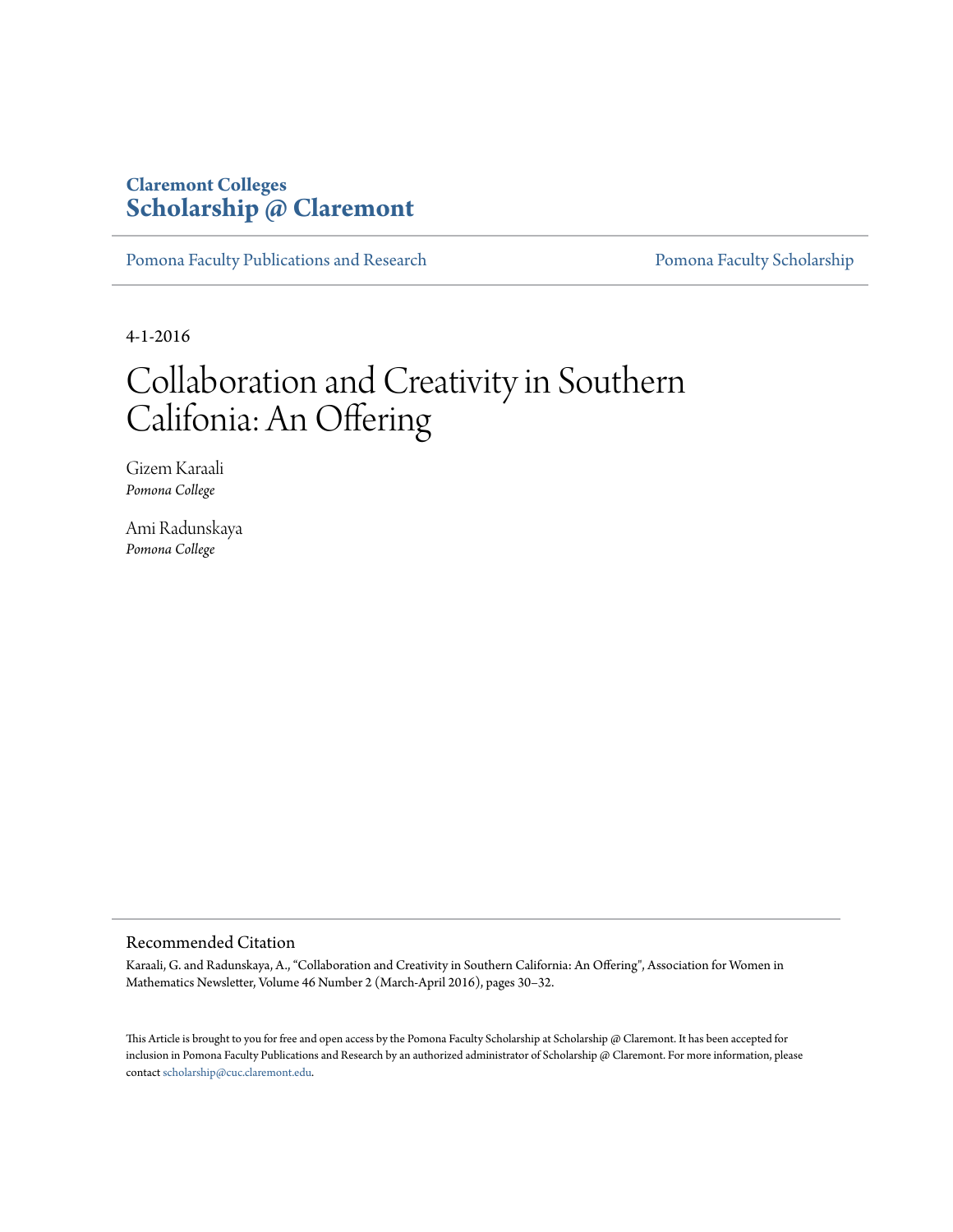## Collaboration and Creativity in Southern California: An Offering

*Gizem Karaali and Ami Radunskaya, Pomona College*

2b V ~2b

In a cocoa shop Is'lated fingerpainter Sand her medium

Urban: deficient Deplorable monotone Infinite in space

Mistletoe matrix Passionate kernel of truth Closed and yet open

Imposter comes in Chaotic transformation Null identity

Invertible love Bifurcation of the heart Asking math or art?<sup>1</sup>

WiMSoCal (Women in Math in Southern California) is a regional conference in its ninth incarnation. The conference is the result of the efforts of Professor Cymra Haskell (USC) to create a supportive local community for women mathematicians. At our first meeting in 2007, a confluence of Ami's EDGE regional cluster and Cymra's WISE group at USC, we socialized, got to know each other and brainstormed about what we, as a group, would like to see happen. It was clear that our younger colleagues wanted to meet as mathematicians, sharing intellectual ideas as well as anecdotes from the trenches.

The first WiMSoCal Symposium took place in April, 2009 at Loyola Marymount University, with 51 participants. Alissa Crans (LMU) was the local host, and she has continued to help organize future events. Since then, it has been hosted



*Creative Collaboration*

at USC, Pomona College, UC San Diego and UC Riverside (see <http://www.pomona.edu/events/wimsocal-2015> for schedules and abstracts of past symposia). The most recent symposium had over 120 registrants, including undergraduates, graduate students, mathematicians from industry, and women teaching mathematics at a range of institutions. There is a positive energy at these one-day conferences, and participants enjoy networking, talking about mathematics and current issues, and getting feedback and new ideas for future projects.

One great thing about running a grass-roots conference like this is the flexibility that it allows. Every year, we ask for feedback from participants, and we take what they say to heart. The main focus of the symposium is to promote and support women mathematicians at all stages of their careers. Research talks are standard fare, but how can we build community in a short time period? We have had career panels, breakout sessions that allow people to meet others in their field, provocative prompts to promote discussion, hikes around campus, wine and cheese socials, and

<sup>1</sup> Ashley Simons, Anton Varvak, Fei Xie, Gizem Karaali, at WiMSoCal2015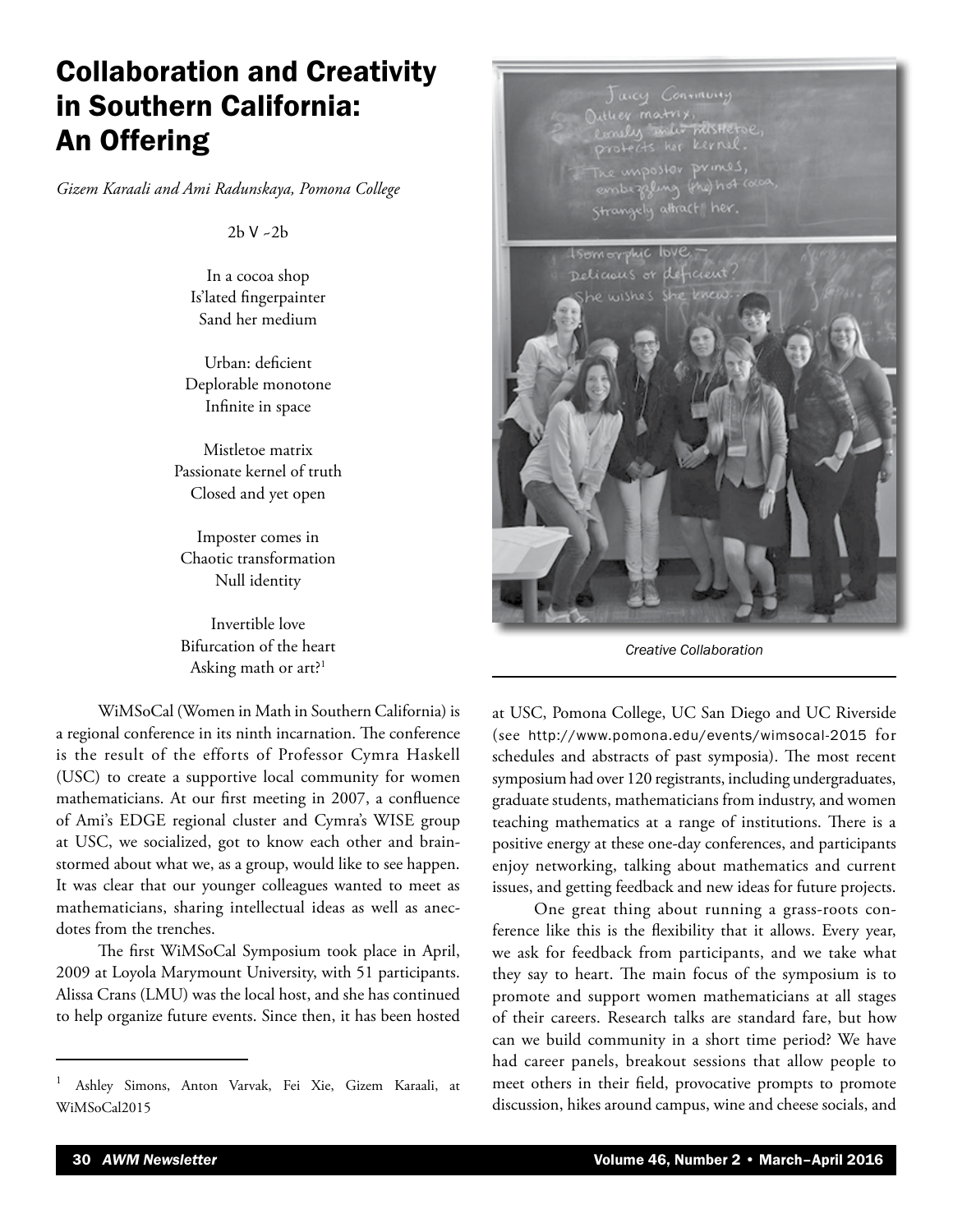collaborative problem solving. A key ingredient to the success of WiMSoCal is a conscious effort to vertically integrate the participants: undergraduates should meet graduate students and postdocs, new PhDs should connect with senior women. In this note, we will describe our latest effort: collaborative creativity.

> Infinite space calls Lexicographic surveys; A ring of planets.

Mentor speaking some Jargon driving heroes mad Juicy sandy dreams.

In every gathering where most participants do not know most of the others, the organizers resort to various warmup-and-mingle activities. Get in small groups and tell each other your name, the eye color of your first-grade crush, the most outrageous dish you have ever consumed, etc. Even if one is excited to meet new people, after a while, these kinds of things get a bit tiresome. To keep things fresh or relevant, organizers tend to up the stakes by asking more and more ridiculous questions: the first person you punched, your favorite way to reduce your carbon footprint, the thirteenth prime number you can think of, etc. At the WiMSoCal 2015 meeting, we decided to do something totally different.

Since 2011, Gizem Karaali, through her work with the *Journal of Humanistic Mathematics*, has been organizing poetry readings at the Joint Mathematics Meetings. She finds the notion of mathematical poetry an exciting braid woven out of three seemingly remote strands: mathematics, poetry, and fun. Those of us who are into at least one of the two former strands will know that the third is often a part



*Creative Collaboration Group 3*

of the team, but even those who like all three do not readily view the full trio as a cohesive group. And yet mathematical poetry offers a lot to those who might be willing to venture into it: pure playful fun, emotional release, intellectual challenge.

After the morning talks right before lunch, there was a mingling session ("Active Socializing with Coffee" according to the program). The next time slot was designated in the program as "Breakout Sessions," but we were thinking of it more as a "Collaborative Creativity/Creative Collaboration" session. Participants were split into small groups, consisting of at least one undergraduate woman, at least one woman at the graduate or postdoctoral level, and at least one "senior" woman, which mostly meant someone who was tenured or advanced on the tenure track. These groups were assigned the task to create a poem using the structure of the English haiku *continued on page 32*



*WiMSoCal 2015*